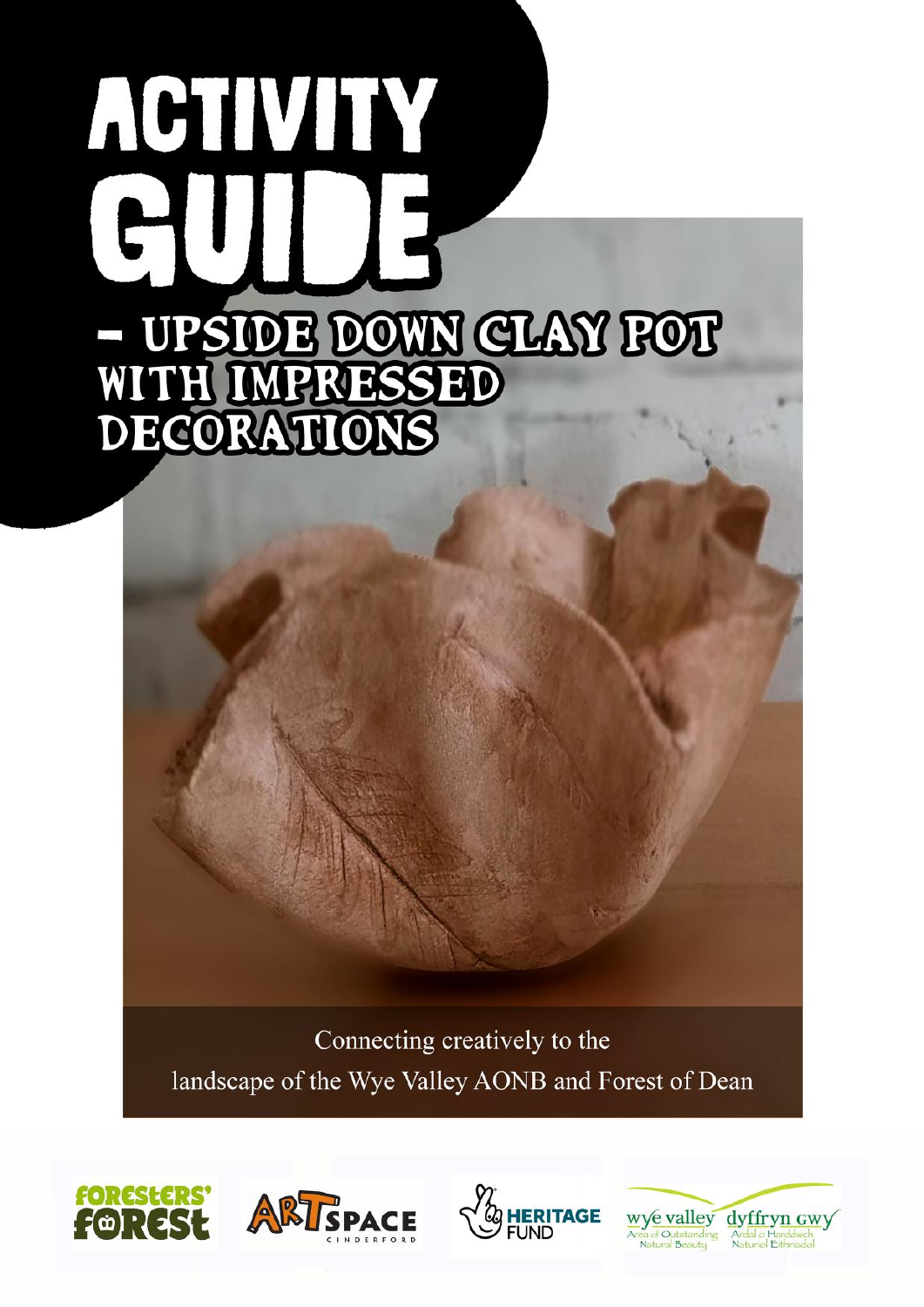# **UPSIDE DOWN CLAY POT WITH IMPRESSED DECORATIONS**



Explore the range of marks and patterns by impressing or rolling natural objects into the clay's soft surface. Once impressed, you can exploit the clay's soft malleable quality and drape and fold it around an object to form an attractive looking shape.

#### **Activity rating**

Suitable for all. Minimal assistance required.

#### **Time required for activity**

30-45 mins.

## **Preparation time**

10-15 mins. Tables may need to be covered.

## **Shopping list**

- Air dry clay
- Wooden board or similar to prevent clay from sticking to the table surface
- Rolling pin
- Selection of natural objects eg leaves, shells, seed heads, stones, twigs
- Kitchen roll
- Tin or jar or bowl to act as a rest for the pot
- Plastic bag or cling film to use as a barrier between clay and the tin or jar
- *Optional*  Acrylic paints (diluted) and brushes if you wish to stain the pot when it is dry